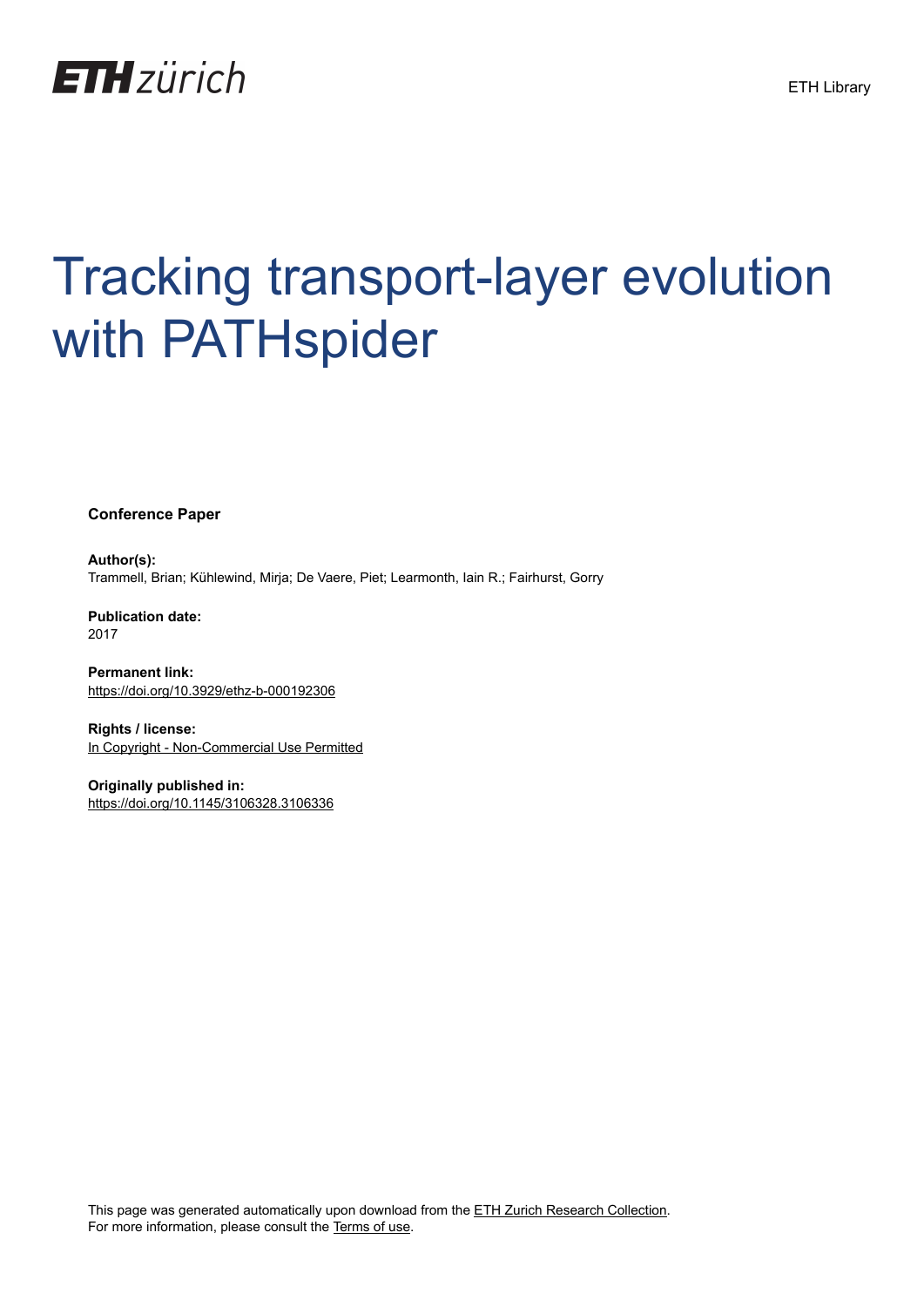## Tracking transport-layer evolution with PATHspider

Brian Trammell, Mirja Kühlewind, Piet De Vaere ETH Zurich, Networked Systems Group Switzerland

#### ABSTRACT

The ossification of the Internet protocol stack, due in large part to mangling of packets by middleboxes, has led to a relatively slow rate of change in today's Internet. We have developed the PATHspider active Internet measurement tool which performs onesided measurements of a variety of transport-layer features and extensions, to investigate these impairments to protocol evolution along an Internet path. Data collected with PATHspider can be used both to determine the degree of support for these features, as well as to detect connectivity issues caused by attempting to use them. The wider aim of this effort is to provide quantifiable input to protocol design and deployment choices that can be based on the level of impairment present in the Internet.

This paper details PATHspider's design, and applies it to trace the evolution of deployment of two extensions to TCP, Explicit Congestion Notification (ECN) and the newer TCP Fast Open (TFO); as well as the degree of interference with the Differentiated Services Code Point (DSCP) carried in the IP header. Our ECN results, in particular, expand on a long-term study beginning in 2012, and show continued linear adoption of ECN. Automating PATHspider measurements has allowed us to collect far more data than in previous campaigns, allowing us to better distinguish ECN-linked connectivity failures from transient effects. Interestingly, we observe a correlation between ECN-linked connectivity failure in the core of the network with the presence of large-scale, heterogeneous Internet censorship infrastructure.

#### ACM Reference format:

Brian Trammell, Mirja Kühlewind, Piet De Vaere and Iain R. Learmonth and Gorry Fairhurst. 2017. Tracking transport-layer evolution with PATHspider. In Proceedings of ACM Applied Networking Research Workshop, Prague, Czech Republic, July 2017 (ANRW2017), [7](#page-7-0) pages. DOI: 10.1145/nnnnnnn.nnnnnnn

#### 1 INTRODUCTION

The evolution of the Internet protocol stack is made difficult by a variety of factors: the lack of incentives to be an early adopter of new technology, the difficulty of rolling out new endpoint software to support new protocols and features, assumptions made by devices in the network that tend to impair new features. The result has been an ossification of the protocol stack that leads to a relatively slow rate of change. The protocol engineering community has grown used to this ossification. A common refrain is "we can't do thing

ANRW2017, Prague, Czech Republic

Iain R. Learmonth and Gorry Fairhurst University of Aberdeen Scotland

X with feature Y because of middleboxes". Seeking to quantify onpath impairments – and to separate features that fail to work for one connection attempt in ten on the Internet from those that do not work on one connection in a hundred million – the authors have developed the PATHspider tool [\[1\]](#page-7-1) to collect information about on-path impairments and endpoint support for new protocols.

When simultaneously used from multiple, topologically diverse vantage points, PATHspider can also differentiate impairments close to a server (e.g., at a load balancer or firewall) from the impairments further along the path between that server and the Internet. We infer this path dependency using a tomographic approach: if a protocol feature works from one set of vantage points but not from another, then we expect the impairment exists on the path(s) between the server and those nonworking vantage points. This approach complements more direct measurement of the path with tools such as Tracebox [\[2\]](#page-7-2), especially because paths that exhibit path-dependent behavior also tend not to pass the ICMP Time Exceeded messages upon which route tracing approaches rely.

PATHspider uses plugins to generate and observe test traffic for each protocol feature it measures. In this paper, we use three of these plugins to examine the current Internet support for two TCP features and one IP feature in various degrees of deployment: Explicit Congestion Notification (ECN) [\[3\]](#page-7-3), TCP Fast Open (TFO) [\[4\]](#page-7-4), and Differentiated Services Code Point (DSCP) [\[5\]](#page-7-5). We explore this diversity of features both to demonstrate PATHspider's flexibility, as well as to examine different stages and kinds of evolution in the Internet protocol stack.

The ECN results we present are part of a long- term measurement study dating back to 2012 [\[7,](#page-7-6) [8\]](#page-7-7). This period covers a change in the nature of ECN traffic in the Internet: Apple's June 2016 announcement that iOS and macOS devices would begin proba-bilistic attempts to negotiate ECN by default on the client side<sup>[1](#page-1-0)</sup>. Automating measurements using PATHspider has allowed not only a continuation of this measurement campaign, but the collection of much more data, allowing better inferences about path dependency in ECN-linked connectivity failures. We observe that ECN support continues to increase among top web servers, with 73% supporting negotiating ECN when requested. ECN-dependent connectivity failure is limited to 1 in 400 targets.

TFO is a much newer protocol extension than ECN, defined in an experimental RFC [\[4\]](#page-7-4) only in 2014. Here we see a quite different pattern: only a very few of the top web and DNS servers support TCP Fast Open yet, with the large majority being properties of Google, who proposed TFO and first deployed it. Our sample size is too small to infer any path-dependent interference with TFO, and we also do not see an increase in deployment over the 4 months between two independent measurement campaigns.

Permission to make digital or hard copies of part or all of this work for personal or classroom use is granted without fee provided that copies are not made or distributed for profit or commercial advantage and that copies bear this notice and the full citation on the first page. Copyrights for third-party components of this work must be honored. For all other uses, contact the owner/author(s).

<sup>©</sup> 2017 Copyright held by the owner/author(s). 978-x-xxxx-xxxx-x/YY/MM. . . \$15.00 DOI: 10.1145/nnnnnnn.nnnnnnn

<span id="page-1-0"></span><sup>&</sup>lt;sup>1</sup> announced at WWDC 2016, and citing our previous work; see [https://developer.apple.](https://developer.apple.com/videos/play/wwdc2016/714/) [com/videos/play/wwdc2016/714/](https://developer.apple.com/videos/play/wwdc2016/714/)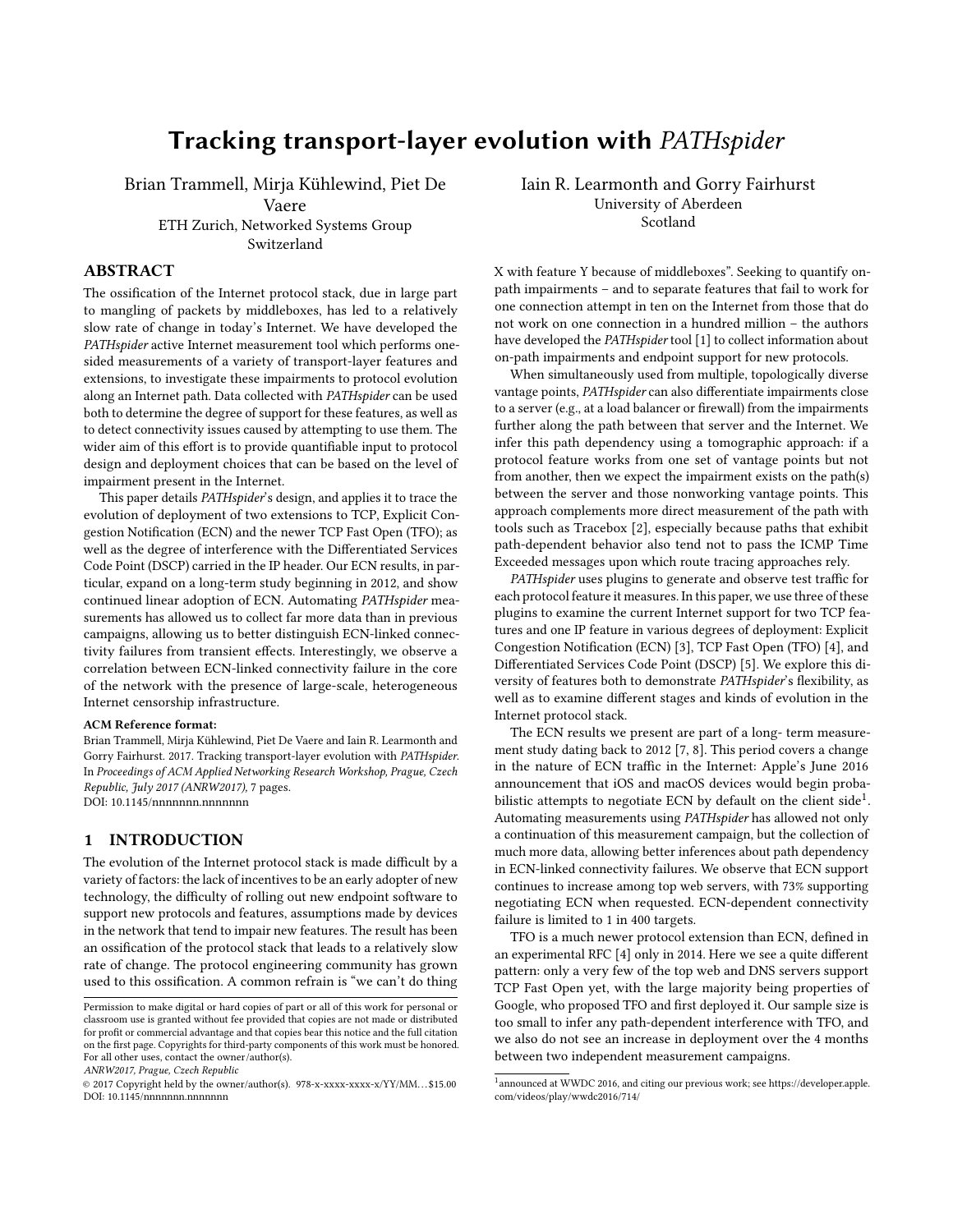ANRW2017, July 2017, Prague, Czech RepublBrian Trammell, Mirja Kühlewind, Piet De Vaere and Iain R. Learmonth and Gorry Fairhurst

DiffServ is often used for intra-domain Quality of Service (QoS) signaling but the specification permits remarking of DSCP field in the IP header or dropping of packets according to peering agreements at the borders. However, DiffServ can also be used to provide information from an end host to the network, as recently proposed by WebRTC [\[9\]](#page-7-8). Due to intra-domain usage of DSCP network operators often routinely bleach or remark host-provided DSCP. There is current work within the IETF to help to achieve a consistent default DiffServ marking between domains [\[11\]](#page-7-9). Our measurements support this work by showing only a small number of partly pathdependent connectivity failures caused by the use of a non-zero DSCP (<1%), however a larger number for bleaching and remarking.

In this study, we examine three different protocol extensions defined after the initial deployment of the protocol, in different stages of deployment, and impaired by different mechanisms of mangling. Server- and client-side defaults for ECN are leading to accelerating deployment, a reduction of impairment, and very rare impairment in the core of the Internet. On the other hand, TCP Fast Open is barely deployed. We see no evidence of network-core or content provider network impairment, though other sources [\[12\]](#page-7-10) report severe impairment on access networks. DSCP, however, is widely modified in the Internet; DSCP codepoints are often used differently in different networks, and are therefore often bleached on network boundaries.

#### 1.1 Related Work

This study may be seen as a followup to Honda et al's original study of TCP evolvability [\[6\]](#page-7-11), focusing on a more diverse set of endpoints and on newer protocol features, as well as Bauer et al [\[13\]](#page-7-12), on the deployment of ECN. In addition to adding data points to this and our own previous work, we revise our estimate of pathdependent impairment in ECN, and therefore the proportion of connection attempts that need more than simple fallback to deal with in-network impairment. More recently, McQuistin et al [\[14\]](#page-7-13) complemented this data also with measurements of ECN support for UDP traffic. Automating PATHspider measurements has allowed us to collect more data, and better isolate transient effects from actual path dependency.

TFO adoption and impairment has been studied in two recent works. First, Christoph Paasch recently presented results at NANOG [\[12\]](#page-7-10) obtained using the Apple TFO stack. Paasch cited an 80% success rate for TFO connection attempts. The primary impairments observed were blocking of options and blackholing firewalls on access networks. Mandalari et al [\[15\]](#page-7-14) agree with these findings, using a crowdsourcing platform to run a small study on diverse access networks, finding significant impairments both in negotiation as well as in sending data on the SYN. The present study is the first we are aware of that measures potential impairments to TFO outside access networks, and at TFO adoption among webservers. Our measurements in this work showing limited connectivity impairment from well- connected, unimpaired data center networks corroborate earlier findings that most of these issues are access-network linked.

DSCP modification in the Internet was recently examined by Barik et al [\[10\]](#page-7-15), who reported results from a small-scale measurement study. It found that the DSCP field was "bleached" to 0 on 45%

<span id="page-2-2"></span>

Figure 1: Schematic representations of the complete measurement architecture.

of measured edge flows, left unmodified on 44%, and otherwise modified on 11%; and that the modification was dependent both on the path, as well as on the codepoint chosen. Our DSCP measurements are largely consistent with those in [\[10\]](#page-7-15), but examine connectivity dependency, over four orders of magnitude more paths, focusing on the Internet, rather than edge scenarios.

We use PATHspiderfor A/B testing for all three of the protocol feature. Previous measurement tools and campaigns often only focuses on active and passive measurements of TCP [? ? ? ]. We plan to use PATHspiderfor differential measurements on all layers of the stack and build a database to trace the longitudinal evolution of path transparency of these feature.

### 2 DESIGN AND IMPLEMENTATION

PATHspider [\[1\]](#page-7-1) is a measurement tool developed by the authors, as a generalisation of the earlier ECN Spider tool [\[8\]](#page-7-7) to measure Internet path transparency to various protocol features. It compares connectivity using a vanilla TCP connection between two endpoints – the control traffic – with connectivity using some other protocol or protocol feature – the experimental traffic. PATHspider combines active traffic generation with passive observation of the generated traffic to measure not only connectivity dependencies on new features, but also the negotiation of these features, or anomalies in their signaling. The measurements in this paper used PATHspider plugins for ECN, TFO, and DSCP testing. These have since been included with PATHspider codebase available on GitHub<sup>[2](#page-2-0)</sup>.

To enable continuous and automated measurements and analysis using PATHspider, we integrated it with the Path Transparency Observatory (PTO) [\[16\]](#page-7-16) and SaltStack, an open source software project for orchestration of cloud computing in data centers <sup>[3](#page-2-1)</sup>. The operation of the whole system is depicted in figure [1.](#page-2-2)

The PTO [\[16\]](#page-7-16) is a data repository, also developed by authors of this paper, for collection of large raw measurement data sets from diverse sources, tools, and measurement campaigns; and for the analysis of this data to derive observations on path transparency. An observation is an assertion that a given condition was observed on a given path at a given time; e.g. that ECN was successfully negotiated, or that an experimental TFO cookie was seen. The

<span id="page-2-1"></span><span id="page-2-0"></span> $2$ See<https://pathspider.net/> for the PATHspider codebase and documentation <sup>3</sup>https://saltstack.com/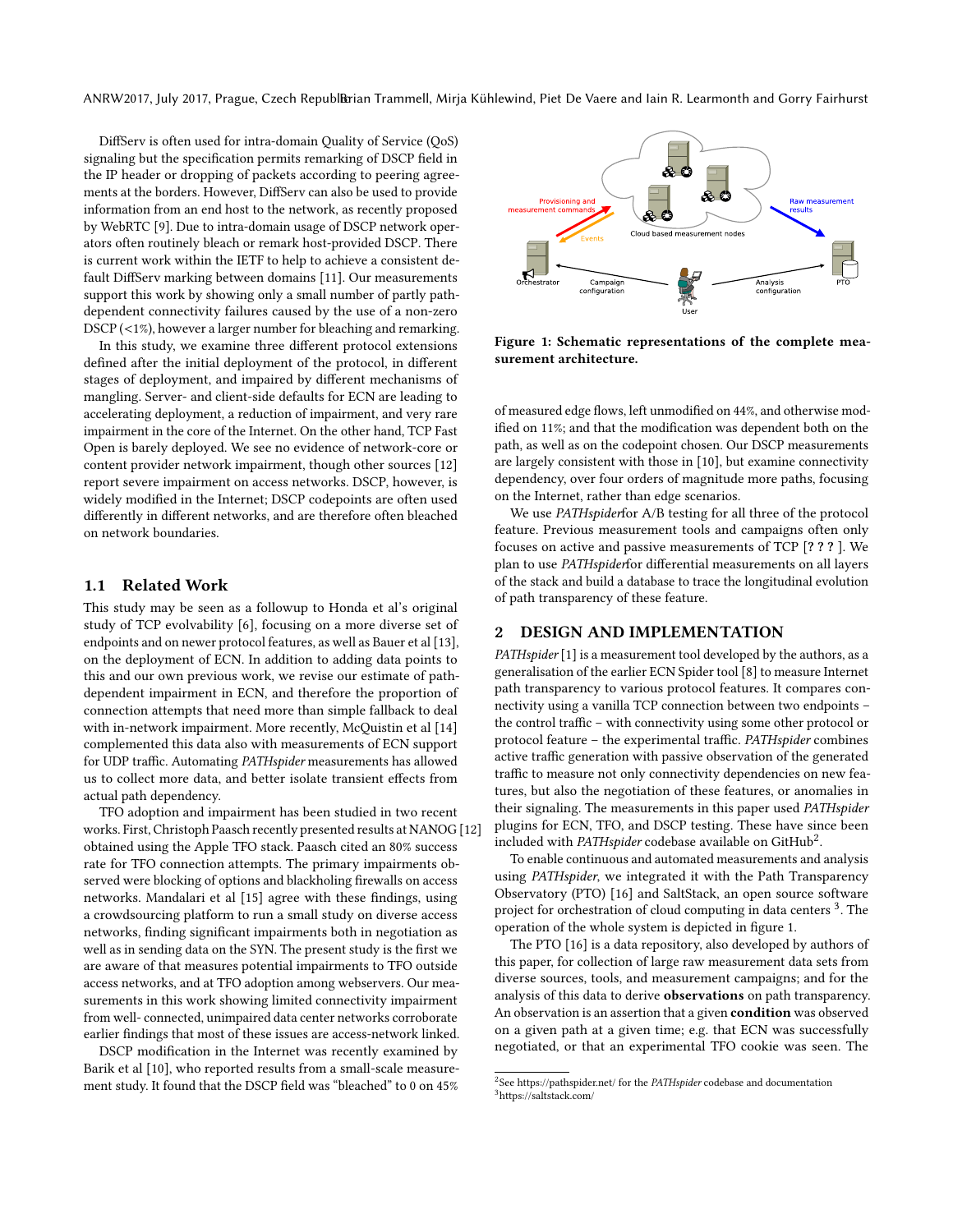Tracking transport-layer evolution with PATHspider ANRW2017, July 2017, Prague, Czech Republic

PTO also provides a web front-end $^4$  $^4$  for querying and aggregating observation data to answer questions such as "what proportion of observed web servers negotiate ECN"?

SaltStack provides two types of nodes: a single, in our case always-on master node, and multiple minion nodes running PATHspider and performing the actual measurements. The master runs SpiderWeb, a tool that can read campaign configuration files, and uses a time-based job scheduler (e.g., Cron) for periodic measurements. For each measurement run, a new minion is created and connected to the master. Subsequently the master will instruct the minion to fetch the PATHspider input file, and to install and execute PATHspider itself. When the measurement is completed, PATHspider uploads the results to the PTO and the master will request to the cloud provider to destroy the minion measurement node.

Because the orchestrator will create and configure all measurement nodes, there are only two elements of the measurement infrastructure the user has to interact with: the orchestrator (running the SaltStack master), and the PTO (to configure analysers).

#### <span id="page-3-2"></span>2.1 Explicit Congestion Notification

ECN is a TCP extension that is negotiated in the TCP handshake and allows the sender to mark its packets as ECN-capable transport (ECT) to indicate support to the routers on the network path to signal congestion other than by packet drop. ECN has been standardized in 2001 and after that been widely implemented in all main operating systems. However, due to initial deployment problems, there was little immediate deployment, and ECN was often blocked or stripped by firewalls in response to these issues. Since our first measurement in 2012, server-side support has increased continuously, mainly due to OS updates supporting the ECN servermode, where ECN is only negotiated if requested by the client. Besides measuring negotiation support (of servers), PATHspider also measures connectivity success for ECN negotiation, as those that hindered initial deployment, or when attempting to use ECN if negotiated successfully. The measurements are the information needed to turn on ECN negotiation by default on the client as currently under investigation by Apple.

Our measurements leads to the following conditions that can be observed: ECN negotiation succeeded; ECN negotiation failed but the TCP connection was established; ECN connectivity works for both connection attempts; ECN connectivity is broken but connectivity without ECN negotiation attempt was established; ECN connectivity is transient as the TCP connection with ECN negotiation was established, but not without $^5$  $^5$ ; or  $\boldsymbol{\text{complete}}$   $\boldsymbol{\text{con}}$ nection failure.

Note that transient connectivity may cause both "broken" and "transient" conditions to be observed. We use a generalization of the methodology in [\[8\]](#page-7-7) to correct for this "noise floor", as well as to determine whether or not connectivity dependency is sitedependent, impaired by the target server itself or a device on all paths to the server (e.g., a load balancer); or path-dependent, impaired by devices only present on some paths to the server. We

do this by running PATHspider on seven vantage points at once, for path diversity. And to reduce transient noise, we run three trials in parallel for each target on each vantage point.

In section [3.1,](#page-4-0) a target is considered to have site-dependent ECN connectivity issues only if, across all trials and vantage points, only broken ECN connectivity is observed. Targets with site-dependent connectivity are reachable by clients who negotiate ECN and implement a fallback on lost SYN; the current revisions of all major client operating systems now do this after the acceptance of our kernel patch [\[8\]](#page-7-7) into the Linux upstream. A target is considered to have path-dependent ECN connectivity issues only if two vantage points disagree on ECN connectivity across all trials, and no other vantage point shows transient or offline behavior.

#### 2.2 TCP Fast Open

TFO is a rather new, experimental protocol extension that enables transmission of payload data in the TCP SYN packet and therefore reduces latency by one Round Trip Time (RTT) [\[4\]](#page-7-4). In an initial TCP connection between a client and server, a client can request a cookie using an option in the SYN packet that can be used on subsequent connections to the same server to already attach payload data in the SYN packet. The TFO plugin for PATHspider effectively has three instead of two phases. For each target it first connects with "vanilla" TCP without any extensions or options, it then connects to the server using TFO twice: first to request a cookie, then to determine whether data on SYN using the cookie is ACKed. It can test both HTTP and DNS over TCP using TFO. For HTTP, it issues a simple GET / HTTP/1.1 request for the host associated with the name. For DNS, it issues an A query for the name of the DNS server.

This test methodology allows us to classify connection attempts with TFO as follows, in increasing order of brokenness: TFO works (cookie received, data on SYN ACKed); TFO data not ACKed (cookie received, only SYN ACKed); TFO data failure (cookie received, SYN with data fails); TFO not negotiated; TFO connection failure (RST or drop with TFO option); or complete connection failure.

#### 2.3 Differentiated Services

DiffServ provides a 6-bit code point in the Differentiated Services (DS) field in the IP header for packet classification. The value of this code point is used to signal to routers on the network path how to treat the packet when forwarding, with common classifications being default treatment (best effort, value 0) Best Effort (BE), Assured Forwarding (AF) and Expedited Forwarding (EF). The DSCP plugin for PATHspider, for the baseline case, creates a TCP connection to a webserver using a DSCP value of 0 and, for the experimental case, a second TCP connection with a DSCP value of 46 for EF.

The plugin observes the completion of the 3-way handshake and the DSCP value on packets which are returned. With this test methodology we can observe the following conditions: DSCP connectivity works for both connections; or DSCP connectivity broken when the the EF code point is used. We also observe the individual codepoints received for every flow, and retain this raw data.

<span id="page-3-0"></span> $^4$ currently in alpha testing; a public access URL will appear in the camera-ready, and is available from the authors upon request.

<span id="page-3-1"></span><sup>&</sup>lt;sup>5</sup>Since there is no reasonable model for a host that only responds to ECN-enable TCP handshakes at this time, we clearly consider this case as a transient measurement error.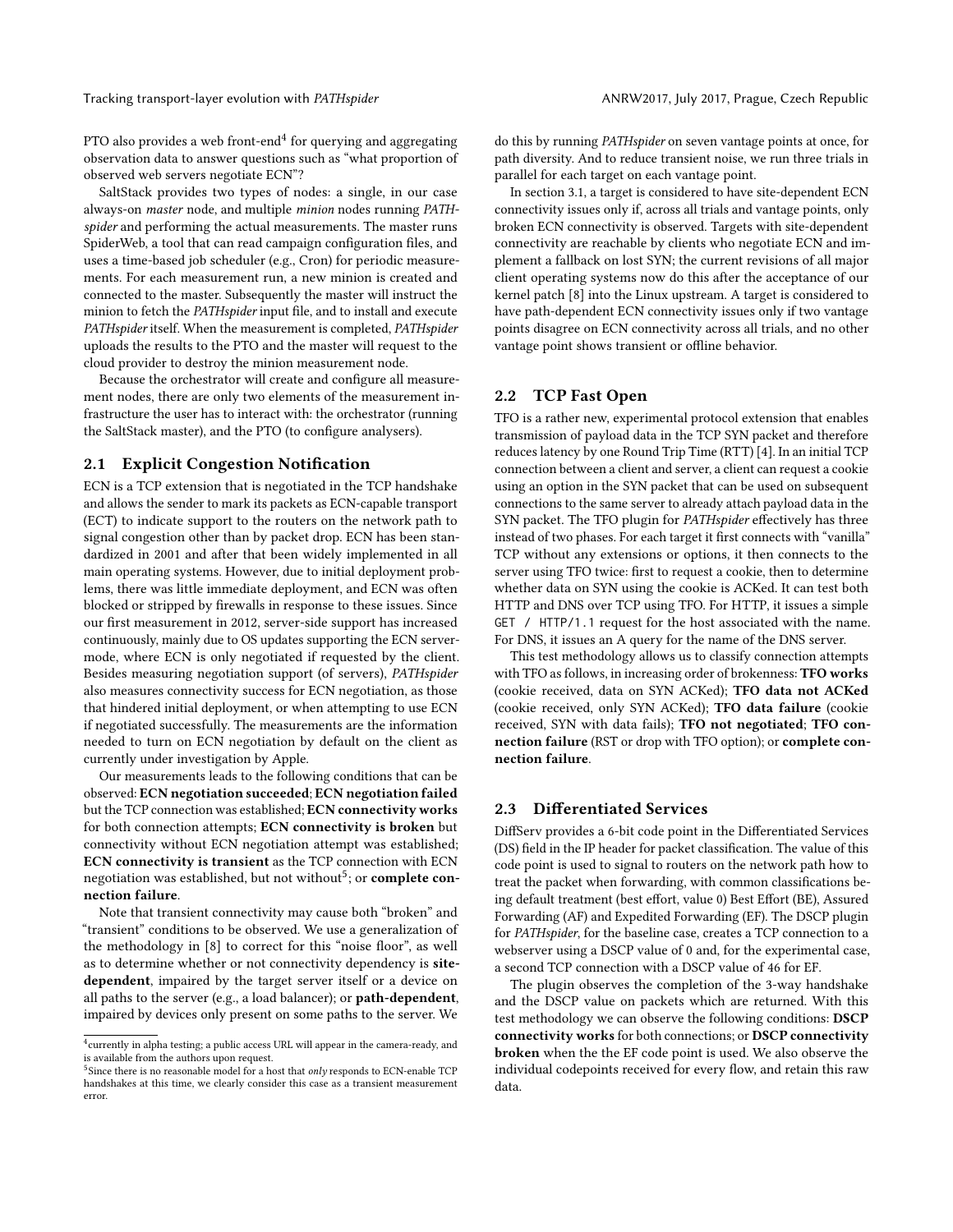<span id="page-4-2"></span>ANRW2017, July 2017, Prague, Czech RepublBrian Trammell, Mirja Kühlewind, Piet De Vaere and Iain R. Learmonth and Gorry Fairhurst

June 2016 January 2017 IPv4 IPv6 IPv4 IPv6 Description  $n = 617 873$   $n = 24 472$   $n = 675 289$   $n = 90 531$ hosts pct hosts pct hosts pct hosts pct 9221 1.49% 2637 10.78% 12583 1.863% 3621 4.000% Completely failed to connect 432544 68.78% 20262 76.77% 498866 73.874% 82722 95.232% Capable of negotiating ECN, of which: 11718 1.86% 2167 8.21% 15000 3.007% 6622 8.005% Never mark ECT - - - - - - 30 0.006% 16 0.019% Mark ECT1 1112 0.18% 964 3.65% 1851 0.274% 23 0.025% Failed to connect w/ECN

Table 1: ECN summary statistics for popular Web servers, June 2016 and January 2017

#### 3 RESULTS

All measurements in this study were performed against a list of targets built from the Alexa top 1 million websites, the MAMI Public Targets List (PTL)<sup>[6](#page-4-1)</sup> and/or the OpenDNS top million domains.

#### <span id="page-4-0"></span>3.1 Explicit Congestion Notification

PATHspider was run on two separate occasions to continue our longitudinal measurement study that began in 2012 [\[7\]](#page-7-6): once in June 2016, and a larger measurement campaign beginning in December 2016 and January 2017. Connectivity and negotiation statistics from a single trial for each at a single vantage point (the Digital Ocean Amsterdam data center) are summarized in table [1.](#page-4-2)

Negotiation numbers show a continuation of the linear trend of servers capable of ECN negotiation, as well as a spike in both ECN support and general stability of the IPv6 web. In January, we note about one in a thousand servers marking ECT1, which may have some impact on recent efforts within the IETF to reclaim the ECT1 codepoint from the defunct ECN Nonce experiment [\[17\]](#page-7-17) for low-latency services [\[18,](#page-7-18) [19\]](#page-7-19).

Applying our multiple-trials, multiple-vantage methodology described in section [2.1](#page-3-2) to reduce the effect of transient connectivity on measuring ECN site and path dependency, we find 1034 (0.153%) IPv4 and 4 (0.042%) IPv6 addresses where connectivity is always dependent on ECN negotiation (site dependent), and 194 (0.029%) IPv4 and 2 (0.021%) IPv6 addresses where connectivity dependence on ECN negotiation is dependent on path. This is less than a quarter of the connectivity risk we measured in [\[8\]](#page-7-7), which we account to two possible causes. First, since those measurements were taken, Apple has made ECN negotiation default on the client side for a proportion of all connections from macOS and iOS; this provides an incentive for content providers to ensure that ECN negotiation doesn't cause increased latency for their content. Second, our current methodology was designed to better reject false positives due to transient connection failure than the previous one, so we provide a tighter upper bound.

ECN linked connectivity impairment is dominated by a small number of networks in a few countries: 73% of servers with sitedependent connectivity impairment, and 58% of servers with path dependency, are either in mainland China or South Korea. As seen

<span id="page-4-3"></span>

Figure 2: Proportion of sites per country with path dependency over six weeks in December 2016/January 2017

in Figures [2](#page-4-3) impairment affects more than one in a five hundred Chinese and South Korean servers, but this impairment is not temporally stable. For comparison, we see path-dependent connectivity failures for less than 0.01% of all servers in the US where the US is the country with the largest number of target points in our data set. We have also observed either path- or side-dependency for nearly all servers in North Korea, however, our sample set is too small to draw a meaningful conclusion with only about a dozen servers for this country. We note that this behavior is consistent with the inconsistency previously reported in both the Chinese [\[20\]](#page-7-20) and South Korean [\[21\]](#page-7-21) Internet censorship systems. A primary remaining cause of ECN impairment in the Internet is therefore intentional if collateral damage from Internet censorship, caused by devices that are designed to interfere with TCP sessions.

#### 3.2 TCP Fast Open

We did two measurements of TFO support on the Alexa top million websites, an initial measurement in October 2016, and a followup measurement in January 2017. The initial study ran from six vantage points hosted by Digital Ocean in Amsterdam, Frankfurt, London, San Francisco, Singapore and Toronto on 12-13 October 2016. As the sample size of TFO-supporting websites is too small to discern any path-dependent behavior, the January 2017 followup ran from a single site in Frankfurt 16 January 2017, to determine if there had been any discernible change in TFO deployment in

<span id="page-4-1"></span> $^6$ see [https://github.com/mami-project/targets;](https://github.com/mami-project/targets) the PTL was created in the aftermath of Alexa's December 2016 announcement that access to the top million websites list would be made subject to payment terms; the later announcement that Cisco would open the OpenDNS list for the same purpose has made this homegrown project less necessary.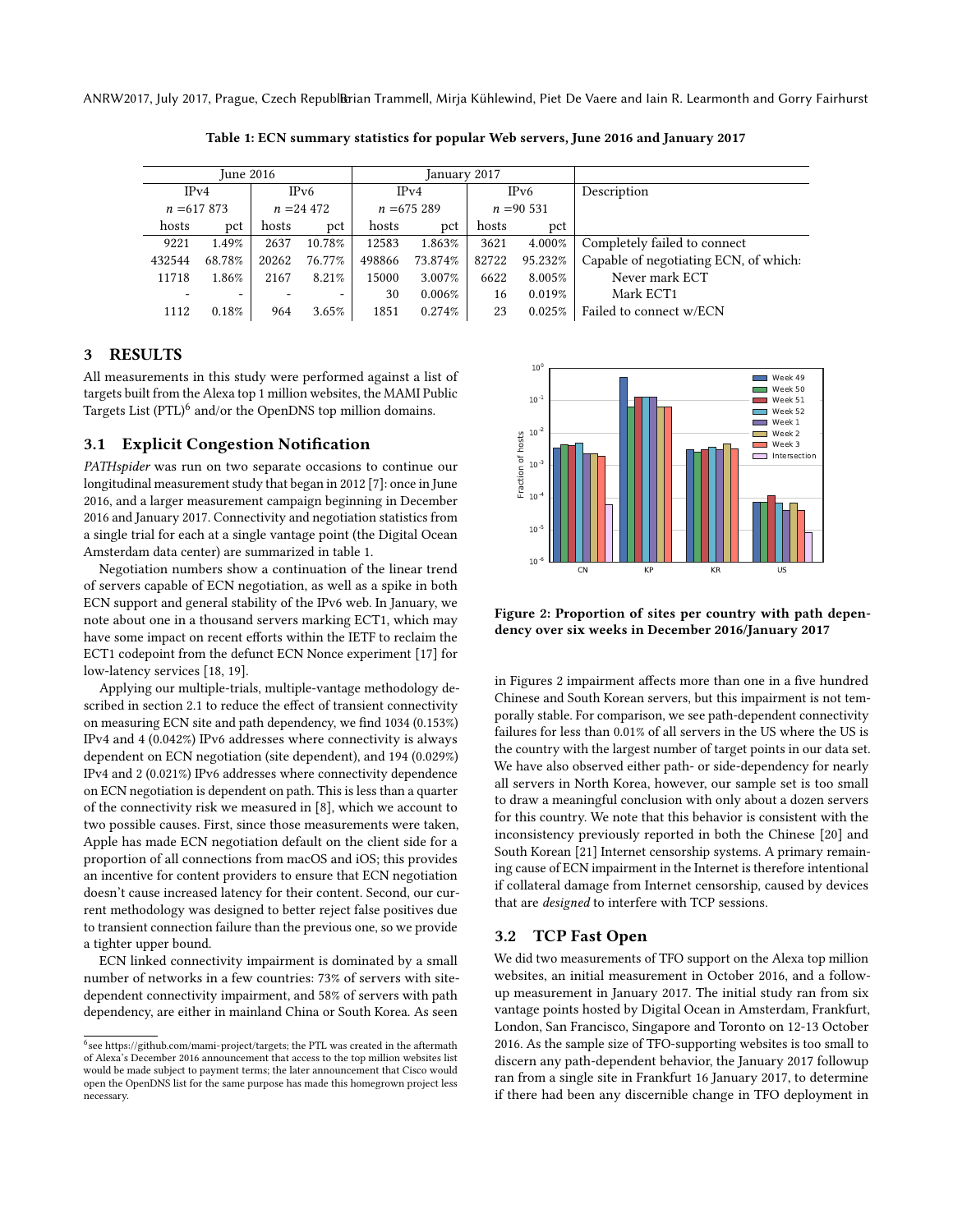<span id="page-5-0"></span>Tracking transport-layer evolution with PATHspider ANRW2017, July 2017, Prague, Czech Republic

| Web, Oct '16 |           | Web, Jan '17 |        | DNS, Jan '17   |        |                                                |  |  |  |  |
|--------------|-----------|--------------|--------|----------------|--------|------------------------------------------------|--|--|--|--|
| $n = 673230$ |           | $n = 939680$ |        | $n = 53267$    |        |                                                |  |  |  |  |
| hosts        | pct       | hosts        | pct    | hosts          | pct    | description                                    |  |  |  |  |
| 18 777       | 2.79%     | 29 839       | 3.18%  | 4 9 0 6        | 9.21%  | Completely failed to connect                   |  |  |  |  |
| 211          | 0.031%    | 177          | 0.019% | 26             | 0.049% | Failed to connect w/TFO option                 |  |  |  |  |
| 653 681      | 97.1%     | 908 464      | 96.7%  | 48 276         | 90.6%  | Did not negotiate TFO                          |  |  |  |  |
| 578          | $0.086\%$ | 866          | 0.092% | 56             | 0.105% | Negotiated TFO (exchanged a cookie); of which: |  |  |  |  |
| 563          | 97.4%     | 830          | 95.8%  | 54             | 96.4%  | ACKed data on SYN +                            |  |  |  |  |
| 0            | $0\%$     | $\theta$     | $0\%$  | $\overline{2}$ | 3.57%  | Failed connection with data on SYN             |  |  |  |  |
| 16           | 2.77%     | 33           | 3.81%  | $\mathbf{0}$   | $0\%$  | Returned a cookie on ACKed data                |  |  |  |  |
| 11           | 1.90%     | 12           | 1.39%  | 2              | 3.57%  | Responded with a 6-byte cookie                 |  |  |  |  |
| 15           | 2.60%     | 31           | 3.58%  | $\mathbf{0}$   | $0\%$  | Responded with an experimental option †        |  |  |  |  |
| 485          | 83.9%     | 690          | 79.7%  | 53             | 94.6%  | are in AS15169 (Google)                        |  |  |  |  |

Table 2: TFO summary statistics for popular Web servers and associated DNS servers, October 2016 / January 2017

the intervening three months, and to additionally measure TFO support of popular authoritative DNS servers.

Our October Web targets were taken from the Alexa top million websites list retrieved in early October 2016. Our January web and DNS targets were taken from the MAMI PTL which resolves all addresses for each domain, resulting in the larger target set for January 2017 that includes a union of the set of domains used in two previous ECN measurement studies. The DNS targets are the set of NS results listed for the domains used to generate the list, and reflect authoritative servers. Our results are summarized in table [2.](#page-5-0)

The deployment of TFO on popular Web servers seems to be dominated by Google. It is supported by less than one web server in a thousand, showing little uptake by other servers. This is also unsurprising, given that it requires both kernel- and application-level changes both on clients and servers, making the process behind the adoption curve more complex than that driving Explicit Congestion Notification (ECN) adoption in webservers. We see no evidence of a change in TFO support on web servers during the period reported in this study.

Given that TFO has recently been promoted as a first step toward using DNS over TLS over TCP for DNS query confidentiality<sup>[7](#page-5-1)</sup>, we decided to measure TFO support on popular authoritative DNS servers as well. Here, Google is even more dominant. We see evidence of only one non-Google server correctly negotiating TFO.

That said, a group of 12 servers, all affiliated with a Spanish insurance company, show an interesting cluster of anomalies, indicating an implementation of TFO unique to this enterprise, which does not interoperate with the TFO implementation the Linux kernel on the Debian 7 images we used for testing. These sites negotiate TFO using option number 34, use a 6-byte (as opposed to 8-byte) TFO cookie, return a cookie on the ACK regardless of whether one was sent, and do not ACK data on the SYN.

We also found 31 unrelated servers that negotiated TFO using the older experimental option (number 254), indicating they are running older TFO implementations<sup>[8](#page-5-2)</sup>.

We examined the 546 sites negotiating TFO in October 2016 more closely, attempting to connect on three separate runs from six vantage points. Of these sites, none showed stable path dependency on TFO negotiation, but 16 did show some transient instability in TFO negotiation, indicating either changes in the TFO configuration state of the server, or load-balancing to servers with different TFO configurations.

We saw no evidence of connection failure linked to data on the SYN after TFO is negotiated. Of the 211 hosts that had apparent connectivity problems with the TFO option set in October 2016, only four hosts (all IPv4) had consistent connectivity dependency from all vantage points, indicating that the server, or a middlebox close to the server, may be blocking packets with the TFO option set. We do note that no study without control of both endpoints can distinguish servers that do not support TFO from those where TCP options are stripped.

#### 3.3 Differentiated Services

The DSCP plugin was used from seven vantage points hosted by Digital Ocean in Amsterdam, Frankfurt, London, New York, San Francisco, Singapore and Toronto on the 30th September 2016 and on the 30th January 2017. The second run also included a Digital Ocean hosted vantage point in Bangalore. Connections were attempted to 673,230 IP addresses from each of these vantage points, with the same list of targets for both measurement runs. Our results are summarized in table [3.](#page-6-0)

For the targets where the baseline – outgoing DSCP 0 (default) – connection succeeded, we found that 99.95% of targets also succeeded with the experimental – outgoing DSCP 46 (EF) – connections. For both IPv4 and IPv6, in both measurement runs, we observed that <0.05% of targets would fail to complete a TCP handshake for the experimental flow from all vantage points.

However, in this <0.05%, we saw targets where a connection using the EF code point never succeeded from any vantage point. 30 of these targets exist in the network of a US-based co-location provider, and were observed via 284 unique paths in the September measurement run to fail if the EF code point is set. The remainder were distributed across other ASNs, many of which are located in China, again indicating a cross-connection with traffic manipulation due to censorship and a heterogeneous infrastructure deployment.

<span id="page-5-1"></span><sup>7</sup> see<https://portal.sinodun.com/wiki/display/TDNS/TCP+Fast+Open> and the IETF DPRIVE working group

<span id="page-5-2"></span><sup>8</sup>†: Since TFO negotiation fallback works on Linux by attempting to use TFO over option 254 only after no cookie is received with option 24, and PATHspider only uses two TFO connections we did not test any of these sites to see if they would ACK data on the SYN; these two rows in the table are mutually exclusive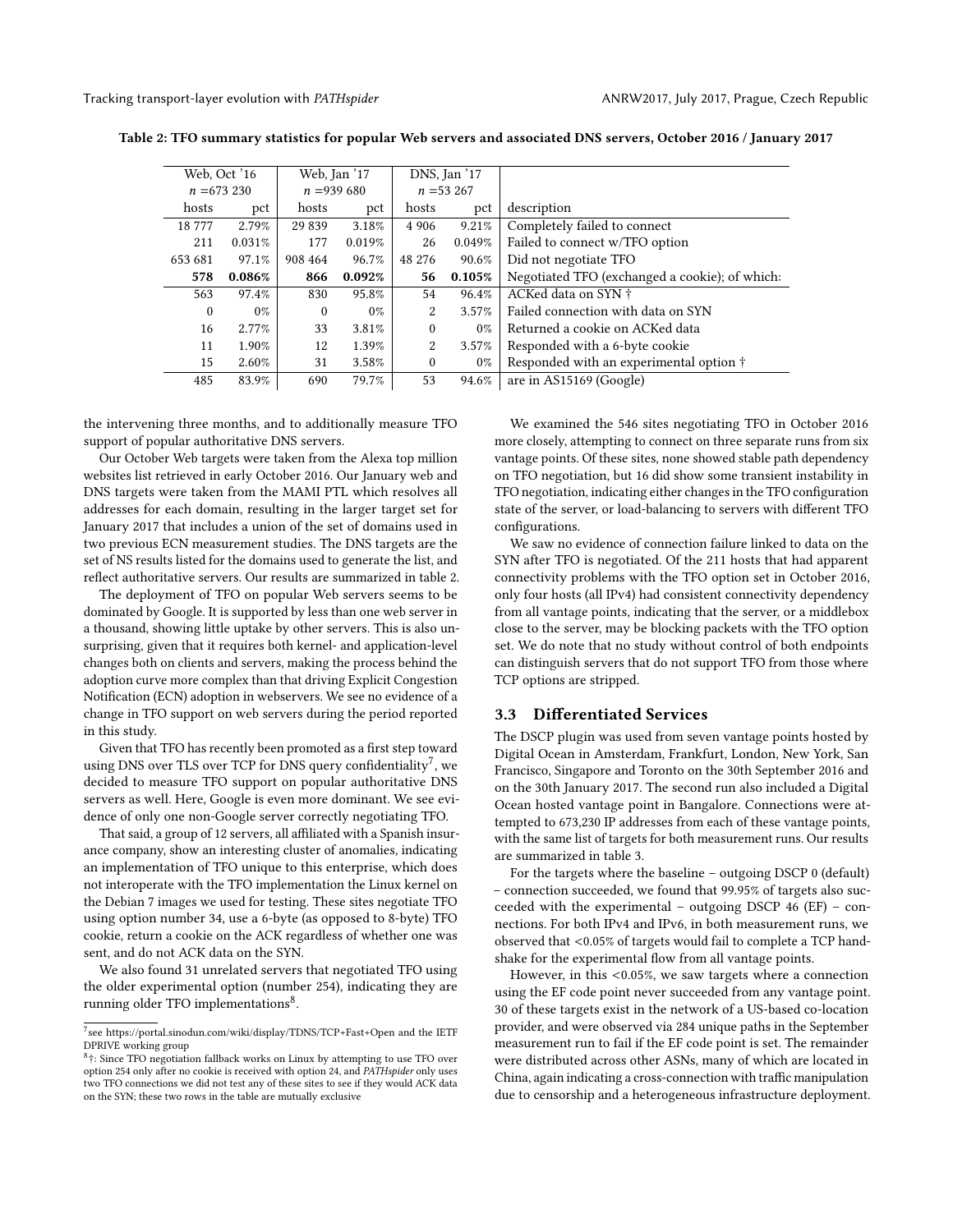<span id="page-6-0"></span>ANRW2017, July 2017, Prague, Czech RepublBrian Trammell, Mirja Kühlewind, Piet De Vaere and Iain R. Learmonth and Gorry Fairhurst

| September 2016 |        |              |        | January 2017 |        |              |          |                                                       |
|----------------|--------|--------------|--------|--------------|--------|--------------|----------|-------------------------------------------------------|
| IPv4           |        | IPv6         |        | IPv4         |        | IPv6         |          | Description                                           |
| $n = 620611$   |        | $n = 52,766$ |        | $n = 620611$ |        | $n = 52,766$ |          |                                                       |
| hosts          | pct    | hosts        | pct    | hosts        | pct    | hosts        | pct      |                                                       |
| 35 768         | 5.76%  | 24 4 22      | 46.28% | 63 177       | 10.18% | 28 9 85      | 54.93%   | Completely failed to connect                          |
| 584 843        | 94.24% | 28 3 44      | 53.72% | 557434       | 89.82% | 23 781       | 45.06%   | Successfully connted with DSCP 0 (default); of which: |
| 2 3 2 1        | 0.40%  | 156          | 0.55%  | 1770         | 0.32%  | 124          | 0.52%    | Failed to connect when DSCP 46 (EF) used;             |
| 2 1 7 0        | 0.37%  | 154          | 0.54%  | 1 3 3 4      | 0.24%  | 121          | $0.50\%$ | but succeeded from at least one vantage point         |
| 584 692        | 99.99% | 28 342       | 99.99% | 556 998      | 99.92% | 23 778       | 99.98%   | Successfully connected with 46 (EF)                   |

Table 3: DSCP summary statistics for popular Web servers, September 2016 and January 2017

<span id="page-6-1"></span>

Figure 3: DSCP codepoints received for popular Web servers, September 2016 and January 2017

We further investigated the code points that were received on the incoming packets from the targets during the measurements. In general, applications will decide on the code point to use when sending data, and it is not expected that this decision would be influenced by codepoints received previously in the same connection set by the communication partner (or network). First of all, we observed that we received a default treatment (BE) code point on both the baseline and experimental flows for 81.47% distinct paths in September 2016 and 78.84% in January 2017.

We observed that for paths that connected fine for both flows, the code point received in replies would change between the baseline and experimental flow on 0.96% of paths for September 2016 and on 1.13% in January 2017. More than half of the targets for these paths showed that this behaviour was path-dependent indicating that the codepoints may be being rewritten in the core of the Internet, at peerings between networks, and not in the local or target networks.

In total, we observed 53 distinct code points in both September 2016 and January 2017 received between the vantage points in the measurement. A summary of the top code points received can be found in figure [3.](#page-6-1) It is interesting to note that the 3 most observed code points in both measurements, after the default, are all private use not registered by standards action within the IETF. This may indicate that only the first 3 bits of the field have been rewritten to zero. For the case of 2, it is possible that the original code point may have been 18 (AF21) or 34 (AF41). The GSM Association has

made recommendations to use AF21 for web traffic [\[22\]](#page-7-22), and so we believe it is likely that this was the case though cannot prove this.

For 0.08% of paths for which both connections succeeded in September 2016 and 0.09% for the paths in January 2017, we observed that the code point that had been sent was the DSCP reflected back. Approximately one-fifth of the targets for these paths showed this behaviour from all successful vantage points with the remainder being path dependent, again indicating code point rewriting in the core of the Internet.

#### 4 CONCLUSIONS AND FUTURE WORK

We have presented three large-scale Internet measurement studies done with PATHspider, examining deployment and deployability of technologies at multiple layers of the stack. Not surprisingly, different forces lead to different impairments at each layer. DSCP is mainly impaired by widespread network operations practice. TFO is largely unimpaired within the Internet core, but the deployment of TFO-capable servers lags, in part due to widespread access network impairment of TCP options [\[12\]](#page-7-10). However, the adoption of TFO may be superseded by the deployment of QUIC [\[23\]](#page-7-23), which uses UDP encapsulation [\[24\]](#page-7-24) to thwart on-path modifications to TCP. ECN, on the other hand, is further in its deployment, and clientand server-side default configuration of ECN provides an incentive to remove core- and edge-network impairments to using ECN. We note that the majority of remaining impact on connectivity linked to ECN negotiation is correlated with large-scale national Internet censorship; we imply that the manipulation of TCP sessions done by this rather heterogeneous infrastructure is interfering with ECN negotiation and signaling.

Analysis and detailed intermediate results for the results pre-sented in this paper are available<sup>[9](#page-6-2)</sup>. Raw data from this study is stored in the PTO, and access is currently available upon request.

There are two major areas of ongoing work. First, the authors are presently adding mobile vantage points through the MONROE project<sup>[10](#page-6-3)</sup>. Second, PATHspider remains under active development<sup>[11](#page-6-4)</sup> including plugins for additional extensions, such as MPTCP and enhancements such as the integration of simultaneous route tracing and packet mangling analysis inspired by Tracebox [\[2\]](#page-7-2), in order to provide additional information about the path at the time of measurement.

<span id="page-6-2"></span><sup>9</sup>TFO data is available at [https://github.com/mami-project/must-go-faster,](https://github.com /mami-project/must-go-faster) and ECN data at<https://github.com/mami-project/ecn-conspiracy>

<span id="page-6-3"></span><sup>10</sup>[https://monroe-project.eu](https://monroe- project.eu)

<span id="page-6-4"></span><sup>11</sup>see<https://pathspider.net>